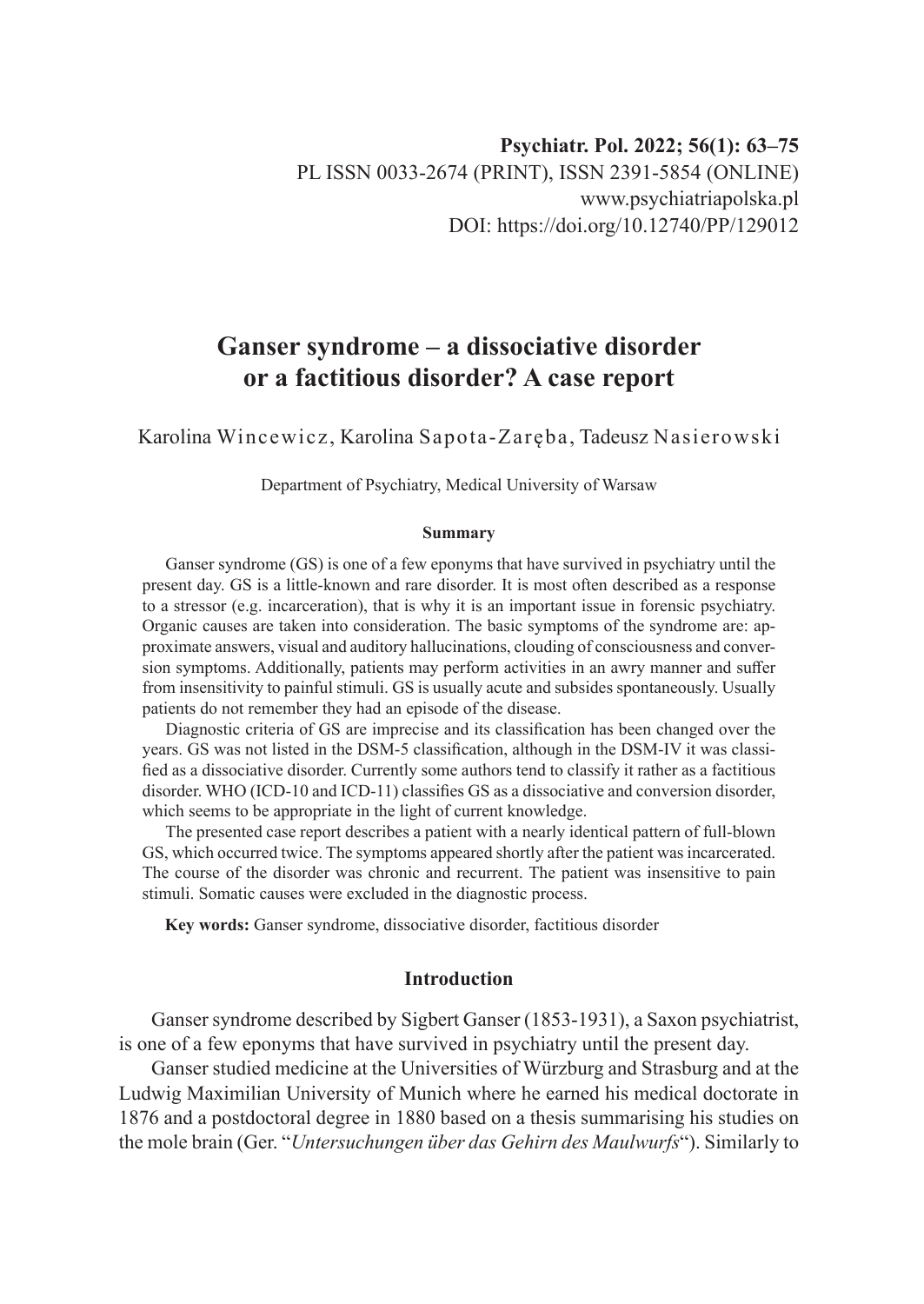Emil Kraepelin (1856-1926), initially he worked under the guidance of Bernhard von Gudden (1824-1886), a neuroanatomist and psychiatrist, who was the head of the Munich department. In 1884 he moved from Munich to the National Psychiatric Institute in Sorau (Pol. *Żary*), while in 1886-1889 he served as the head of the lunatic department of the Dresden-Friedrichstadt General Hospital. His further career remained linked with Dresden, where he was the director of the State Hospital for Patients with Mental and Chronic Disorders and volunteered at the Saxon State Office for Health Care and Policy.

Ganser was one of the co-founders of the Society of Central German Psychiatrists and Neurologists. He organised numerous scientific conferences and authored plenty of psychiatric reports because of the positions he held and Saxon health policy he shaped. In his opinion



Fig. 1. **Sigbert Ganser**

alcohol dependency was the major issue to be tackled by health policy in Saxony. In his regular practice he mainly treated patients with this disorder, whereas his scientific interests focused mainly on the relationship between alcohol addiction and hysteria. He published an article discussing this subject in 1893 (Ger. "*Über einige Symptome der Hysterie und über die Beziehungen der Hysterie zum Alkoholismus*"). He also authored neuroanatomical papers [1]. In his medical practice Ganser also treated patients with chronic somatic disorders, e.g. tuberculosis and cancer, who needed appropriate medical care. Ganser emphasised that every patient has the right to live and challenged the view born in Saxony that mentally ill persons "are human beings who are not worthy of living" [2-5].

 In 1913 a jubilee volume of the journal entitled "*Zeitschrift für die gesamte Neurologie und Psychiatrie*", that was dedicated to him, was issued on the occasion of his 60th birthday and in recognition of Ganser's merits for the development of psychiatry in Saxony. It contained articles written by his colleagues and students.

 It was a speech he delivered in 1897 during the National Congress of Psychiatrists and Neurologists in Halle that made S. Ganser go down in history. He presented three cases of prisoners whom he examined as a court expert. They were previously healthy. Symptoms which constituted the essence of the syndrome described by him appeared when they were incarcerated. According to Ganser these symptoms were a particular form of hysterical blackout.

 The first of the described patients had severe agitation episodes. He jumped out of his bed, assuming a boxing stance, and after that he suddenly hid himself, looking for shelter. He talked about war and hunting. Another time he was lying in bed,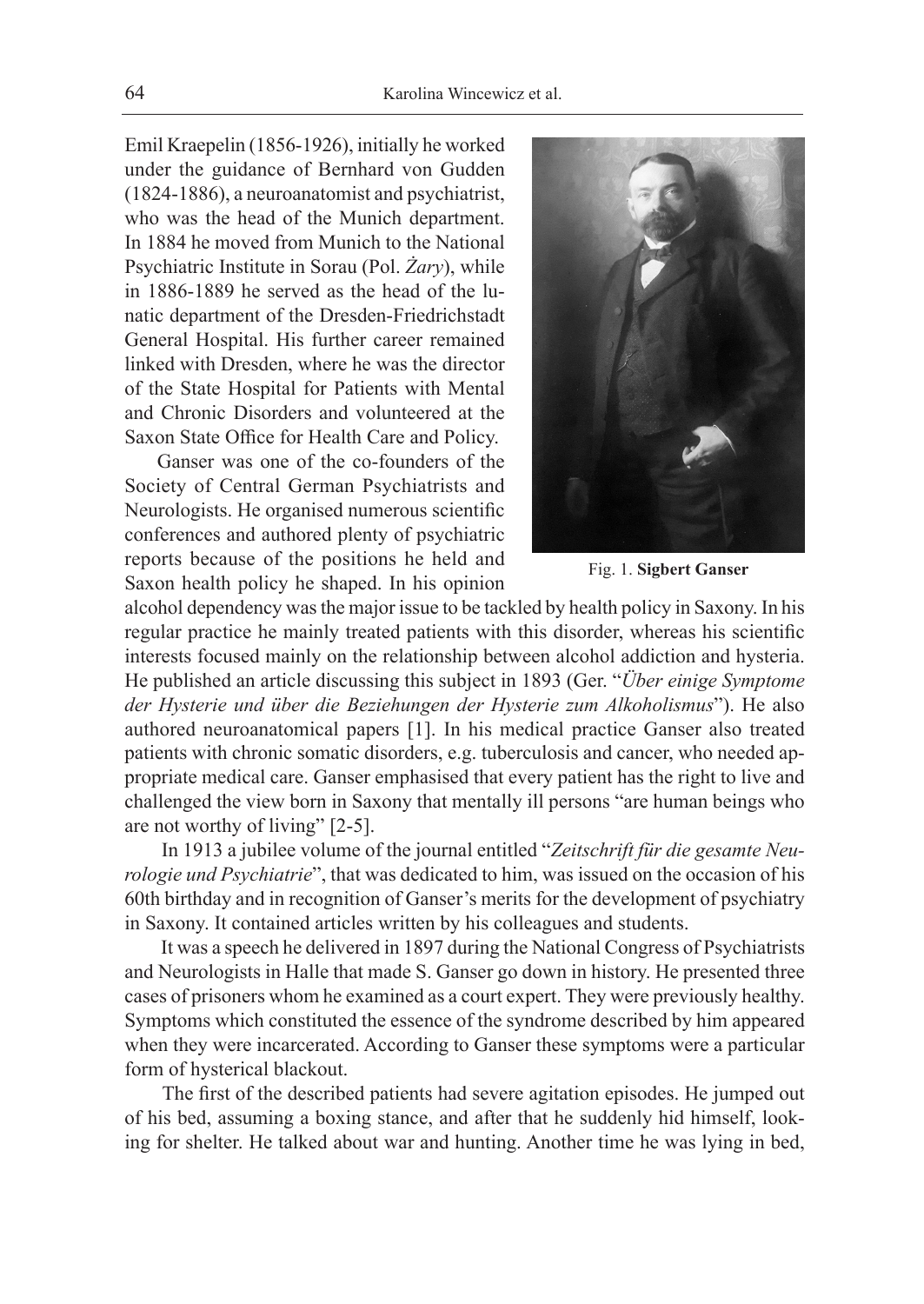staring at one point. He did not answer the questions asked. His behaviour was interpreted by Ganser as secondary to psychotic sensations. The patient was not able to state the correct date. He seemed exhausted and uninformed about his situation.

The second patient was completely passive. He was lying in bed, staring at the ceiling. Periodically he was in fear. Usually he did not speak. He failed to recognise his visitors, who had already visited him in the past. During the conversation about the sentence of incarceration imposed on him or while referring to his family, he seemed as if these subjects were completely unfamiliar to him. He was confused as to place and time. When he was asked for the duration of his

#### $\overline{v}$ Ueber einen eigenartigen hysterischen Dämmerzustand.

EUSTRIKE in der Versammlung der mittel deutschen Psychiater und Neurologen zu Halle.<br>deutschen Psychiater und Neurologen zu Halle. Ven

# $\sim$  Dr. Ganser

 $\rm M,~H,l~$ Ich habe in den letzten Jahren eine Anzahl von Kranken gesehen, die mir früher in ihrer Eigenart so gut wie vollständig entgangen sind, wie ich annehmen muss, deshalb, weil ich somterlassen jahren jahren sind, e

Die Beobachtungen sind mir interessant genug, Ihnen darüber zu berichten und Ihre Ansicht darüber zu hören, insbesondere, da sie auch kein geringes praktisches Interesse beanspruchen. Die Kranken haben eine Anzahl gemeinsamer Züge, die dazu be-

rechtigen, sie als eine einheitliche Gruppe aufzufassen. Ich will aus und Ihnen skizziren. Die auffälligste Erscheinung, welche sie darboten, bestand darin, dass sie Fragen allereinfachster Art, die ihnen vorgelegt wurden, nicht richtig zu beantworten vermochten, obwohl sie durch die Art ihrer Antworten kundgaben, dass sie den Sinn der Fragen ziemlich erfasst hatten, und dass sie in ihren Antworten eine geradezu verblüffende Unkenntniss und einen überraschenden Ausfall von Kenntnissen verriethen, die sie ganz bestimmt besessen hatten oder noch besassen.

Zur Veranschaulichung will ich ein Gespräch wiedergeben, das mit einem dieser Kranken geführt worden ist.

Können Sie bis zehn zählen? Ja! (Thut es aber nicht und schweigt) So zählen Sie! (Thut es nicht, zählt erst auf Vorsagen): 1, 2, 3, 4 (Schweigt dann wieder). Was folgt auf Eins? Zwei. Dann? Zwölf

#### Fig. 2. **First page of S. Ganser's article**

hospitalisation, each time he answered that he had been staying for one or two days at the ward. His carers, whom he had not previously known, were referred to by him with popular names. He incorrectly answered questions about items shown to him, e.g. he stated that a key is a revolver made of silver. He was able to correctly identify a clock, but he misread the hour – he mistakenly stated that 9:30 is 5:30. Moreover, he incorrectly named letters, e.g. he identified "r" as "i" and "t" as "f". The patient acknowledged that he had visual hallucinations. He described that he was seeing black characters who trailed after him, whistling and calling him.

The third patient was constantly lying in bed, complaining that he was not able to get up. During hospitalisation he denied having hallucinations, but when he stayed in prison he often demanded that his prison cell be changed. He justified it with fear of black, armed men, who were descending on him. He did not agree with the charges brought against him for which he was incarcerated although he had previously acknowledged them. On the other hand, he accused himself of committing many murders, which he did not actually commit. He described circumstances of the crime in detail. He also claimed that while he was escaping he threw his children into the river. Moreover, he gave false information about his age, family and number of children.

In all cases described by Ganser, symptoms of the disease subsided rapidly. Patients became fully aware and were surprised by the fact that they were hospitalised. They asked about the causes of hospitalisation. They also did not remember anything from the time when the symptoms were present. Patients correctly answered all questions to which they had previously provided false answers [6].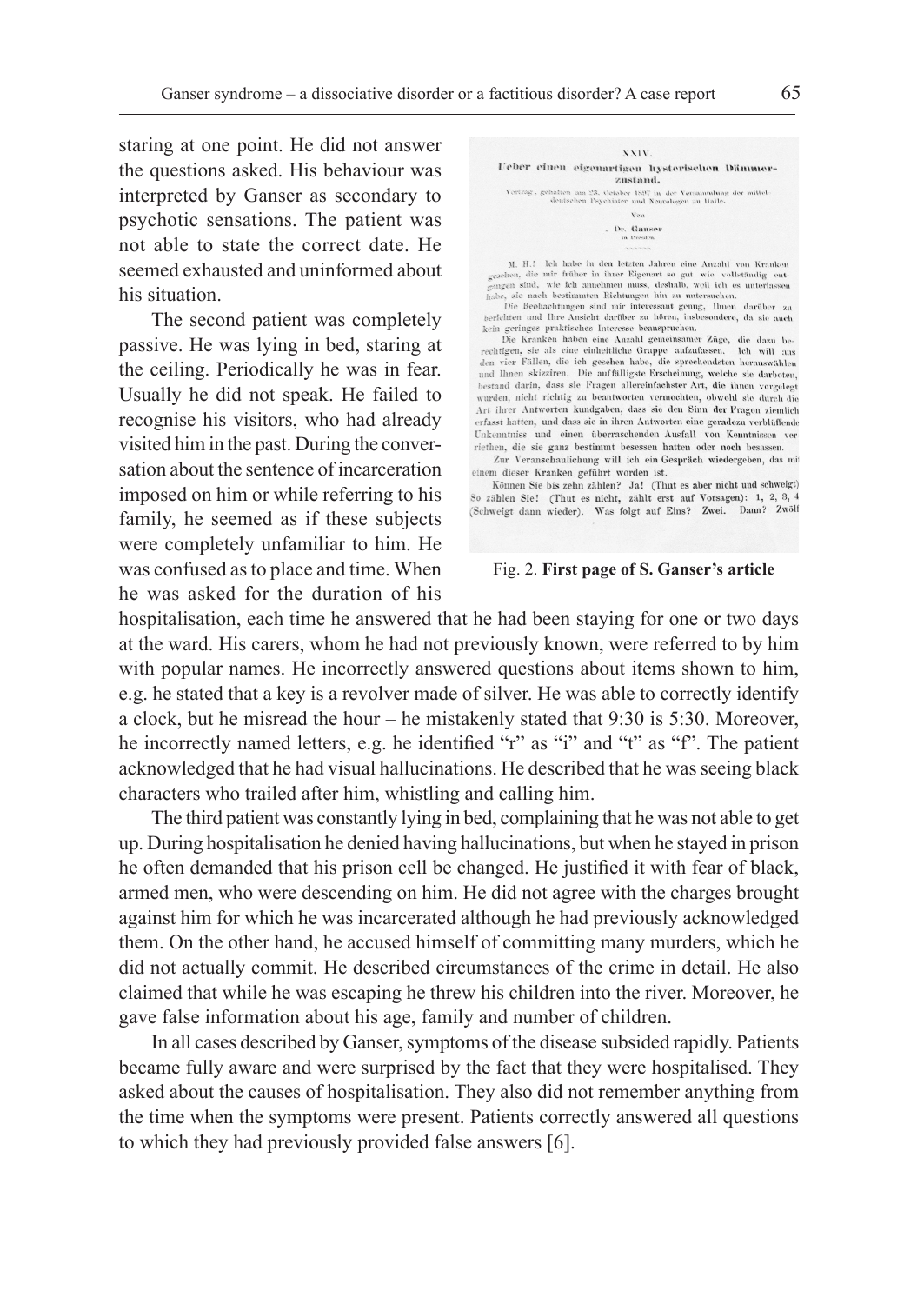The Ganser syndrome, sometimes also referred to as the syndrome of approximate answers, is a little-known and rare disorder. A recent literature review indicates that only 117 cases have been described since Ganser published his article 118 years ago [7].

## **Ganser syndrome: aetiology, symptoms, treatment**

# Aetiology

Numerous specialists point out that an organic pathology is the underlying cause of Ganser syndrome (GS) [8-10]. Sigal et al. [11] studied a group of 15 patients with diagnosed GS. Six of them had a history of head trauma followed by loss of consciousness and one of them had a history of stroke with unilateral paresis. The aforesaid observation was also confirmed by a follow-up study which has recently been published: based on a 25-year follow-up it was demonstrated that the organic factor cannot be underestimated in diagnosing GS [12]. As indicated above, Ganser discerned that hysteria was an underlying cause of the syndrome described by him. However, two of three patients presented by him, i.e. prisoners from Halle, suffered head trauma in the past. One of the studies on this subject showed that only four of 514 patients with head trauma developed symptoms of GS [13]. Therefore, it should be generally concluded that: head trauma cannot be considered as a cause of GS but only as one of the factors which increase its risk.

Based on results of the studies it may be concluded that this syndrome most frequently affects men aged around 30 who are incarcerated [14]. However, there are cases without criminal record who developed symptoms of GS in a stressful situation. Thus, this syndrome may be treated as an expression of being (not) able to cope in a critical situation [15, 16].

GS has also been diagnosed in children and adolescents, but only approximately 10 cases are described in source literature. There is also evidence that GS is associated with affective disorders (episodes of depression or bipolar disorder may develop after GS) and that its major symptoms (hallucinations, clouding of consciousness, approximate answers) may be concomitant with an episode of depression or be a manifestation of depression experienced in adolescence [17]. GS was also associated with Tourette syndrome [18], schizophrenia and behavioural disorders. A male patient who concomitantly developed a number of dissociative symptoms, i.e. fugue, amnesia, symptoms of Ganser syndrome and multiple personality, was reported in Japan [19]. There are also known cases of recurrent GS symptoms [17]. Case reports indicate that GS prevalence is higher among ethnic minorities and emigrants [11, 20-23].

# Symptoms

Providing incorrect answers to questions asked is the main symptom of GS. Patients give approximate answers (for example: answer "5" is provided to "how many is  $2 + 2$ ?" or "three" to "how many ears do you have?") or they answer "I don't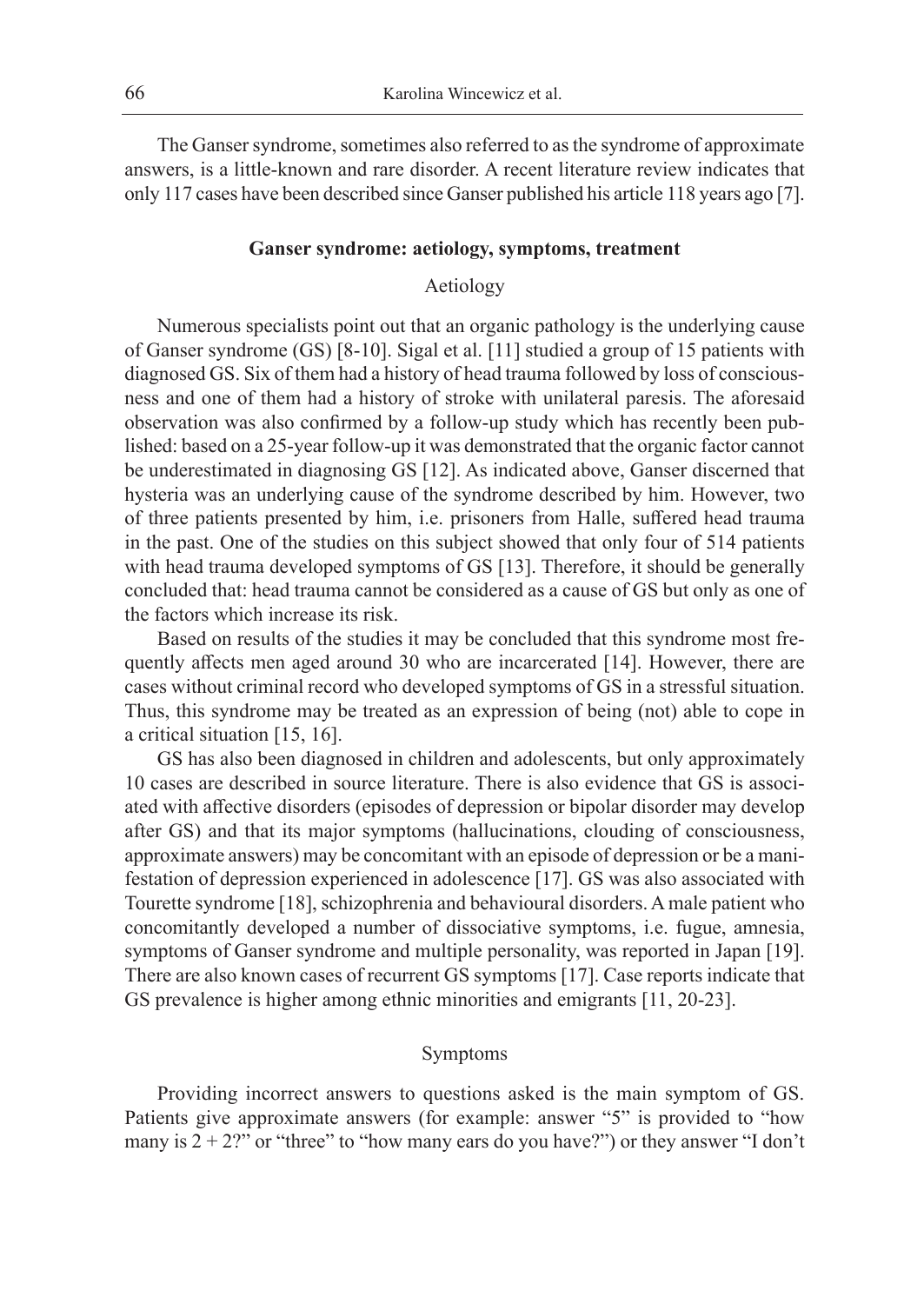know" even to the simplest questions. They are confused as to place and time, and incorrectly state their age and date of birth. The symptom of approximate answers is referred to in German as *vorbeigehen*, which literally means "to pass, to pass by, to miss". It should be noted that patients do not feel offended by the childish nature of the questions asked. The ability of understanding the question itself combined with the psychogenic inability to provide a correct answer is emphasised. Additionally, patients answer questions with apparent difficulty, after reflection. It is also observed that they perform activities in an awry manner, e.g. they hold a pen upside down or attempt to ignite the wrong end of a match.

Other most frequent symptoms of GS include clouding of consciousness and vivid hallucinations, such as visual and auditory hallucinations. Conversion symptoms, such as paresis or tremor, are other major symptoms of GS. Sensory disorders are also noted – a partial or total (time-varying) insensitivity to painful stimuli was described in one of the patients. The patient's mental status may vary considerably: from strong arousal to stupor [6, 24, 25].

Acute course [14] and spontaneous remission [26] are typical of GS, but cases with symptoms persisting over several months despite therapeutic interventions have also been reported [9, 20]. Usually patients do not remember they had an episode of the disease [25].

# Therapy

Ganser syndrome is usually treated with psychotherapy focused on analysis of the symptoms' significance [20]. Haddad [27] hypothesises that GS is similar to depression, suggesting that although both disorders manifest in a completely different manner in both cases there is the same hidden conflict. Treatment of patients with GS similar to the ones with depressive disorders yields good results, while any accusations and pressuring them to change their behaviour extend the time needed to return to normal status [28]. In addition to psychotherapy, pharmacotherapy is successful. It mainly involves antipsychotics but also antidepressants. Lorazepam may be administered as an effective alternative [15]. Hypnosis is an unusual treatment [29].

### **Diagnostic criteria and classification of Ganser syndrome**

Classification of GS and its diagnostic criteria have been the subject of numerous disputes over the years. Enoch and Tretchowan [30] propose four diagnostic criteria of GS: (1) approximate answers, (2) hallucinations (visual and auditory), (3) clouding of consciousness and (4) conversion symptoms. It should, however, be emphasised that GS meeting all the criteria is reported very rarely. *Vorbeigehen*, that is giving approximate answers, is the most frequently noted symptom. In the ICD-10 classification of mental and behavioural disorders GS is considered to be a dissociative disorder and is coded as F44.8, i.e. other dissociative and conversion disorders. In order to diagnose GS,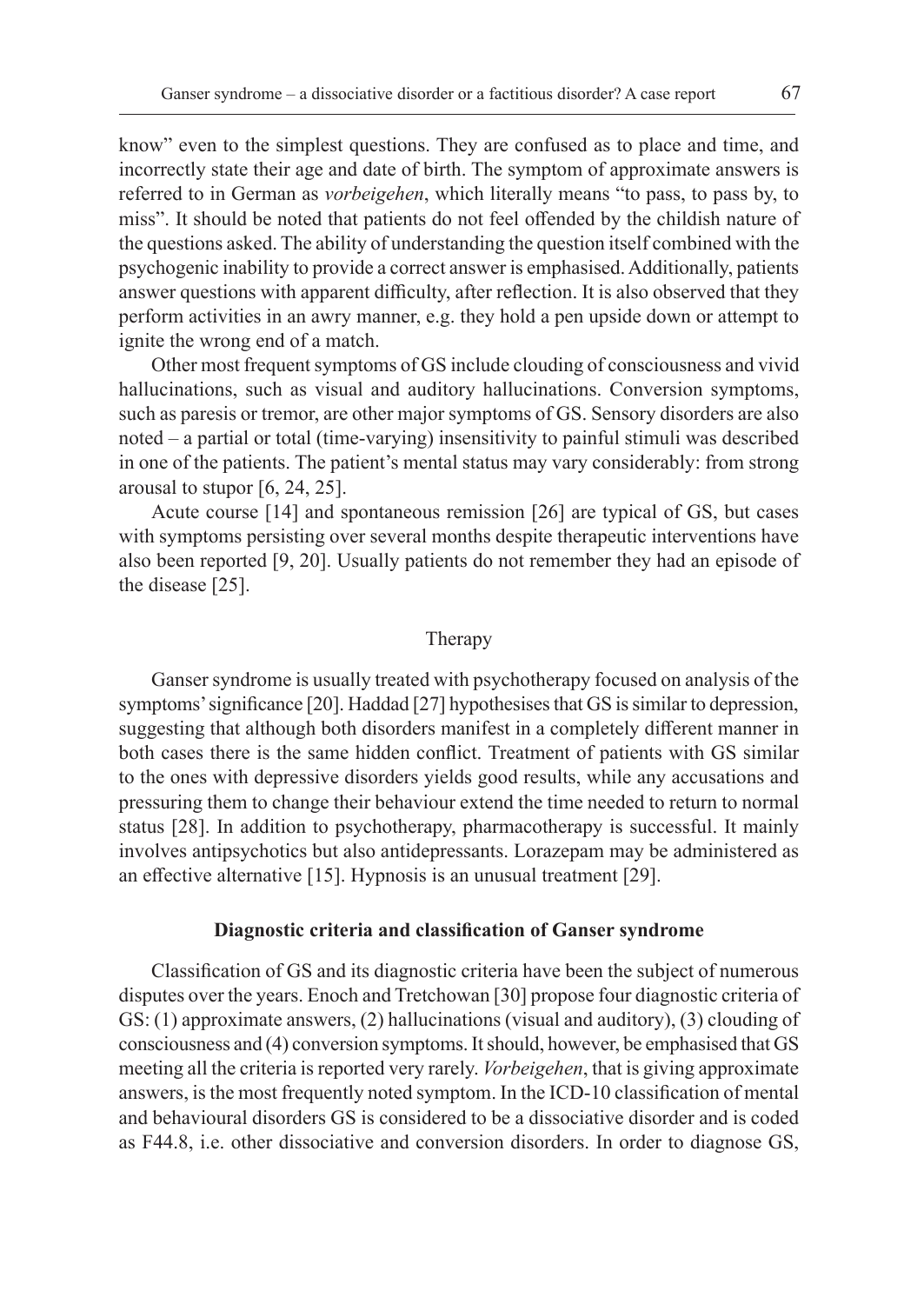general criteria for dissociative disorders have to be fulfilled, i.e. absence of somatic diseases that could cause symptoms typical of these disorders (somatic disorders resulting in other symptoms may be present) and a temporal relationship between onset of symptoms and the effect of a strong stress component. At the same time, other types of dissociative disorders should be ruled out.

In ICD-11 GS is still classified as a dissociative (conversion) disorder. As far as DSM-IV is concerned GS is also put into a category of dissociative disorders. Both classifications developed by WHO and the ones of the American Psychiatric Association do not determine the number, type and severity of symptoms which have to be present so that GS can be diagnosed [31, 32]. GS was not listed in the DSM-5 classification published in 2013. Its nosological status remains controversial and some authors tend to classify it rather as a kind of a factitious disorder than a dissociative (conversion) disorder.

# **Case report**

A 52-year-old patient was referred to the psychiatric ward by a prosecutor for forensic psychiatric assessment. He had a history of arterial hypertension, hyperlipidaemia, cholelithiasis, cyst in the right kidney, right-sided inguinal hernia, suspected Lyme disease in the past and head trauma with loss of consciousness in childhood. The patient denied self-harm, suicide attempts and psychoactive substance abuse.

He was raised in a complete family with many children. His father abused alcohol. The father's brother was hospitalised in a psychiatric ward, but there is no data regarding the diagnosis established. Early childhood development of the patient was normal. He graduated from elementary school on time. He was not promoted to the second grade in vocational school. When he was 16 years old, he was placed in a correctional facility; from there he was transferred directly to prison when he reached the age of 18. He was conditionally released 13 months later. Seven years later he was sentenced to 11 years of imprisonment for robberies and burglaries and was re-incarcerated. After six years of imprisonment he was granted a temporary release from which he failed to return to prison. The patient was hiding for the following 11 years, using a false ID card. In that time, he was casually employed. He lived with his partner with whom he has two children. The patient's arrest was accidental; it took place while he came to a general hospital. He was then identified and re-incarcerated.

The first psychiatric consultation took place after three months in prison. It was due to his altered behaviour and hindered contact. The consulting psychiatrist noted: "He states his full name, does not know how old he is, when he was born; he knows that he is in prison [...], repeats questions [...], is not able to name the room, does not make simple calculations (2 x 2), does not state the date, does not recognise himself while looking in the mirror  $-\le$  is this me? $\ge$ ". After a few months the patient stopped speaking. Due to behavioural changes his condition was repeatedly consulted with a psychiatrist. At the first consultation, the consulting psychiatrist said: "he is lying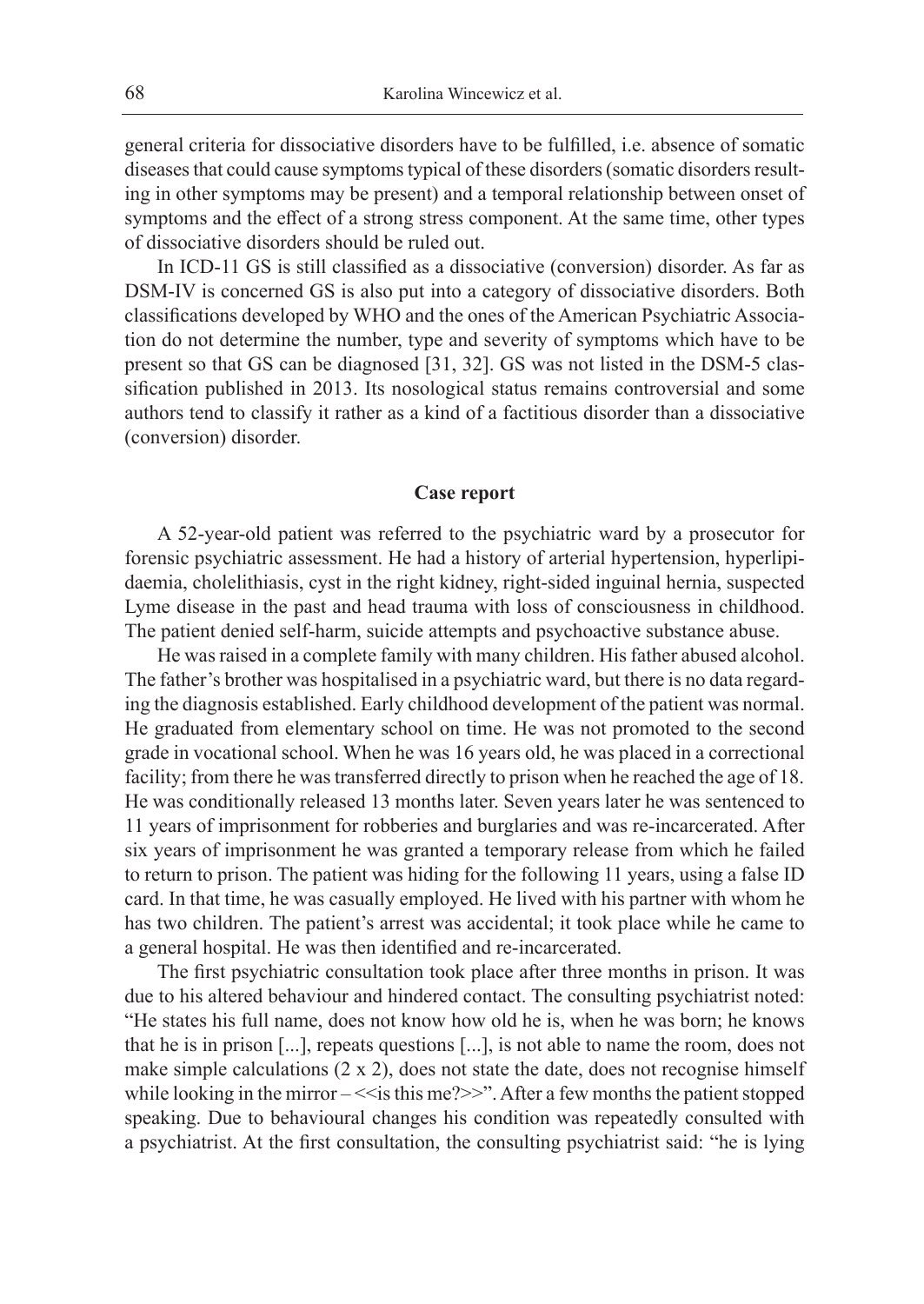on a stretcher with eyes closed; his body is shaking (evidently in a simulated, controlled manner); he does not give answers to any questions". At the next consultation he noted: "since the hearing at the penitentiary court he stopped walking, lies in bed all day long, does not want to eat or drink. He does not make contact and tightens his muscles when I attempt to examine him". During three years of the patient's incarceration his behaviour varied, sometimes he sat on the bed and got up, but most of the time he spent lying down and not making contact with anyone. He stopped moving his right upper and lower extremity which is why his condition was consulted by a neurologist who noted: "he does not follow instructions, does not move his right limbs, passive movements preserved, increased tension in the right lower extremity, muscle atrophies and contractures present, deep reflexes present, equal, without any pathology, clonuses (ankle clonus, patellar clonus) not present". As a result, it was concluded that the patient was simulating.

During the aforesaid incarceration, as he refused to eat and drink the patient was hospitalised twice for several weeks at departments of internal diseases in order to achieve metabolic control. Ultimately he was referred to the prison department of chronic internal diseases, because he needed constant care. During his 2.5-year stay at this department, the patient did not speak. Sometimes he responded to unambiguous questions by nodding his head. He did not walk. Increased muscular tension in the lower extremities and trace right-sided paresis were observed. The patient required diapers because he had no control over his bladder and anal sphincter muscles. Head MRI revealed cortical atrophy, in the inferior cranial fossa in particular, along with vasogenic lesions. The consulting psychiatrist diagnosed him with organic personality disorder. Due to his poor somatic status, the prisoner's sentence was interrupted for a period of seven years. He was discharged and referred to a palliative care facility.

In summary, the patient was hospitalised at departments of internal diseases for approximately three years out of five years and six months counted from the time of his incarceration to a decision to interrupt his sentence. Shortly after his incarceration began, he changed from a non-disabled person into a lying patient who did not make any contact with his surroundings and required constant care of other persons. Approximately two months after the decision to interrupt his sentence and place him in a hospice, the patient escaped from it on his own. As he reported later, he had no memory of the escape. He went into hiding for several months. During this time, he travelled around Poland and visited his children. He was caught while he was stealing at a luxury clothing store and re-incarcerated. According to the documentation, pseudodementia and pseudoneurological symptoms developed already two months after his re-incarceration: "the prisoner did not walk, was brought to the medical care unit on a wheelchair, did not speak but only gestured with the left upper limb". The patient was hospitalised at the department of internal diseases and at the department of neurology. His general condition was described as moderate. He was lying all the time, was cachectic, had generalised muscle atrophy and a grade 2 sacral and gluteal decubitus ulcer. Neurological examination again revealed persistent involuntary head tremors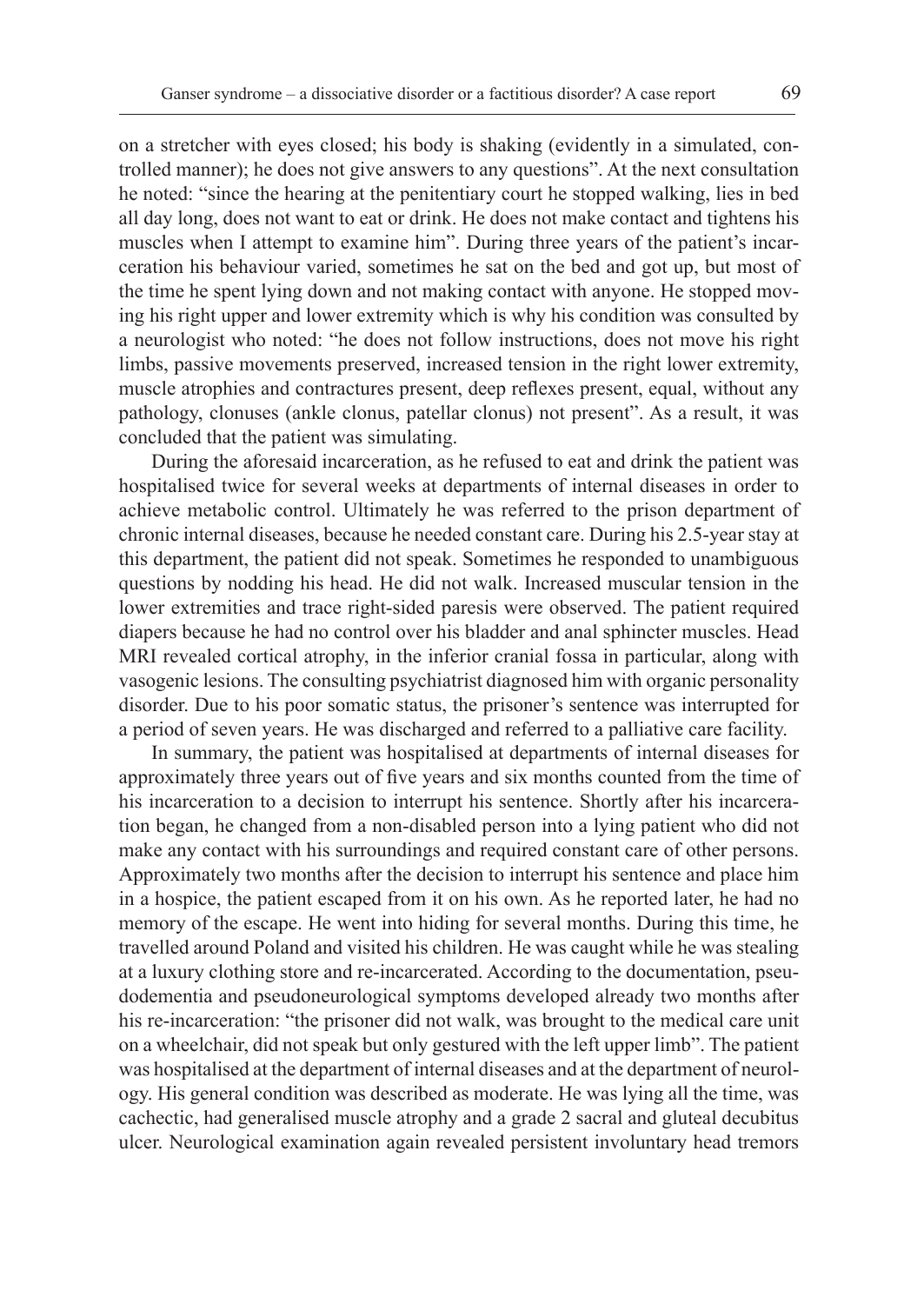and right-sided flaccid paresis. Head MRI performed under general anaesthesia showed minor vasogenic lesions in both hemispheres as well as inflammatory lesions in the left ethmoid region which according to the consulting neurologist "did not correlate with the clinical picture". Due to the patient's deteriorating somatic condition a decision to interrupt his sentence of imprisonment was made again and the patient was referred to the nursing care facility in the aforesaid condition. At the same time, the date of forensic psychiatric assessment was set. On the 10th day the patient escaped from the facility. He climbed out of the window at night, slid down the roof and jumped from the first floor to the yard.

After re-incarceration the order of events was the same as before. In a short time, his condition started to deteriorate; for a period of two years of imprisonment the patient was hospitalised and diagnosed at the department of internal diseases and department of neurology for six months. Examination results failed to provide an explanation about the patient's condition. Having escaped from the nursing care facility, the patient travelled around Poland for a few days, visiting his family. Afterwards he reported to the forensic psychiatric assessment on the day set.

Upon admission to the assessment the patient was conscious, showed autopsychic and allopsychic orientation; he was calm and his mood and drive were stabilised. The affect was irritable and his statements were diffuse, elaborate and overly detailed. Speech articulation was normal, but the speech itself was slightly slowed down. No disturbances of short – and long-term memory were noted but the patient reported that there were times in the past when he had no memory of things. He had difficulties with explaining in detail how he was brought for a follow-up after discharge from the previous hospital. He presented with no psychotic symptoms. The patient denied having sleep disorders and suicidal thoughts. He assessed his well-being as good and claimed that "it does not impair his speech". The patient complained of difficulties in walking because of knee pain, biliary colic secondary to cholelithiasis and reflux. He stated that he had "diffuse hemangiomas in the form of a tumour in his head". He asked for specific dietary supplements, the names of which he listed on his own, analgesics and "some pills for mobility problems". He mentioned memory gaps lasting for several years which took place during his incarceration. The patient was agitated because he could not remember how he ended up in the hospital ("I am upset because I remember almost nothing from being discharged from the [previous] hospital to being admitted here"). He claimed that he did not remember escaping from the hospice and nursing care facility. Because of reported knee pain, his condition was consulted with an orthopaedist. Chondromalacia patellae due to prolonged lack of movement was diagnosed. Physical examination revealed muscle loss and a vast scar in the sacral and gluteal region, being a remnant of the decubitus ulcer.

During the first two weeks of the forensic psychiatric assessment the patient was walking using crutches and then he started to walk on his own. No neurological deficits were observed. EEG and ECG were normal. During his hospital stay he periodically showed signs of emotional lability and irritability of organic background. He did not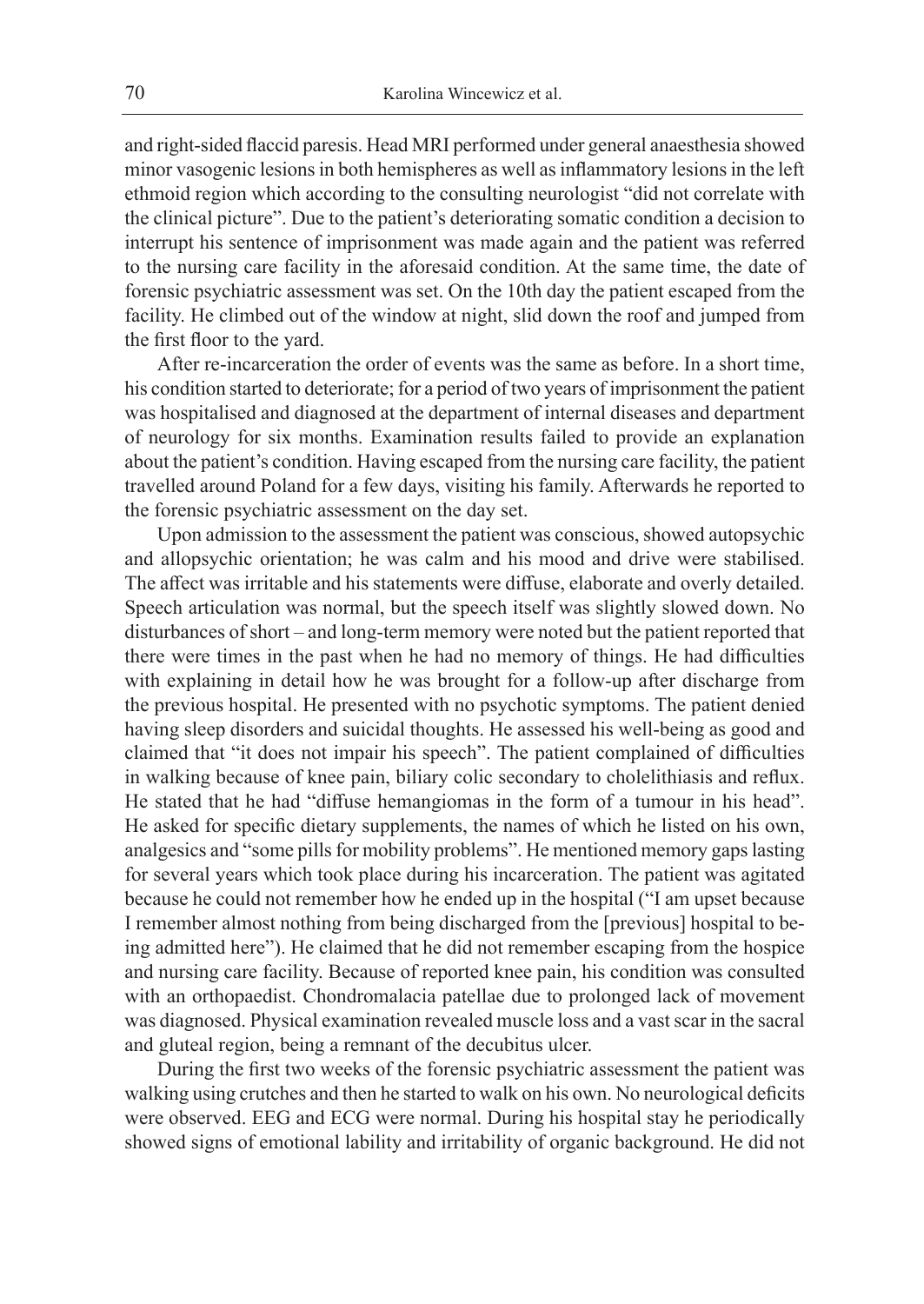require pharmacological treatment. He wanted to leave the ward to have a walk at the hospital's premises. When he was refused, he reacted with anger and did not accept any arguments (e.g. "if I am not passed to leave, I will not stay longer at the hospital after the follow-up", "no one will tell me what to do!"). He made contact with other patients and made them laugh. The patient actively spent time – he exercised, read, watched TV and was interested in the news. He eagerly participated in all the tests and was rather conformable and cooperative.

The following tools were used in the psychological diagnostics: *Wechsler Adult Intelligence Scale* (WAIS-R), *Benton Visual Retention Test* (BVRT), *Bender Visual-Motor Gestalt Test* (BVMGT), *Verbal Learning Test10* by Łuria, *Minnesota Multiphasic Personality Inventory* (MMPI-2), *Rorschach test* (ROR) and psychological history taking. Answers obtained in neuropsychological tests indicated organic lesions within the CNS. In the *Benton Visual Retention Test* the patient made seven errors per one acceptable error (these errors mainly involved perseverations, followed by rotations, one distortion and misplacement). In the *Wechsler Adult Intelligence Scale*, he demonstrated intelligence above average. A large discrepancy between results achieved in the verbal and non-verbal scale also indicated damage within the CNS. The poorest results were obtained in the *Letter-Number Sequencing subtest* (it assesses operating memory, pace of work and learning new material, visual-motor coordination, cognitive style) and *Picture Completion* subtest (it assesses social knowledge, understanding of complex social situations, anticipating, planning, cause-and-effect thinking). Based on answers obtained in the *Minnesota Multiphasic Personality Inventory* (MMPI-2) it was concluded that the patient "represses hostile and aggressive impulses. He does not associate himself with socially recognised values. He lacks the ability to use experience and predict effects of certain social behaviours". Scale results were increased, which made it impossible to interpret the results in an unambiguous manner. In the *Rorschach test* the patient gave very few answers, which also did not allow a full analysis of the psychogram, and most likely was a manifestation of passive resistance to the test. Based on a conversation with the patient and results obtained in the MMPI-2 and ROR, the psychologist concluded that he shows signs of an anti-social personality and a tendency towards conversion disorders in stressful situations.

# **Conclusions**

The presented case report describes a patient with a nearly identical pattern of symptoms, which occurred twice, based on which GS may be diagnosed. This rare disorder is most often diagnosed during forensic psychiatric assessments. GS occurs in a temporal relationship with various stressful situations (e.g. incarceration). Therefore, possible simulation should always be taken into consideration during differential diagnosis. Simulation involves a conscious and fully controlled production of physical or mental symptoms by given person. It is an intentional action aimed at obtaining secondary, strictly defined benefits (e.g. avoiding incarceration). There are no unam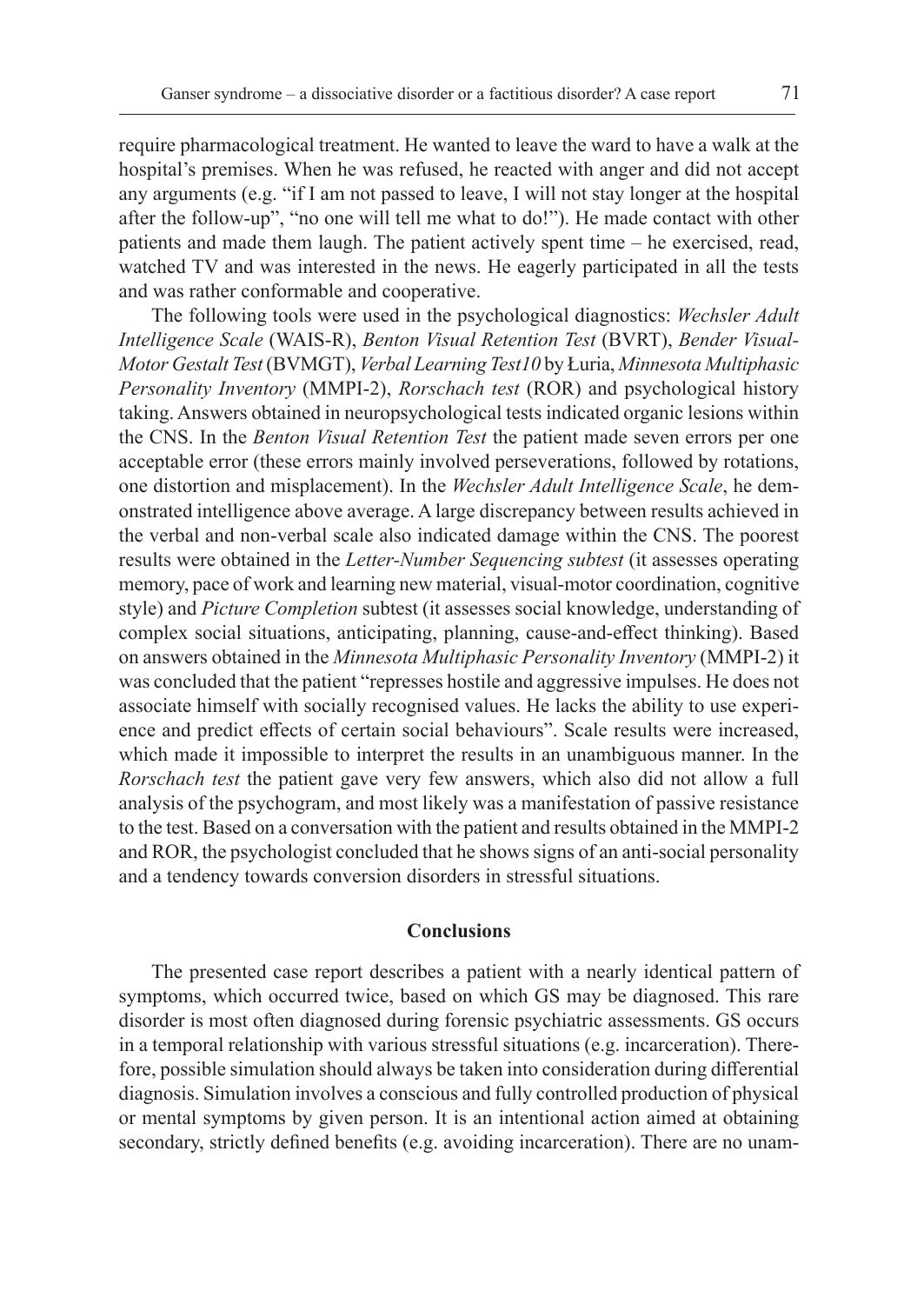biguous criteria for diagnosing simulation. However, patients most often simulate single symptoms, the ones related to cognitive impairment in particular. A tendency of displaying symptoms, behaviour duality towards various persons and inconsistency of presented symptoms are emphasised [33]. The patient described above had numerous symptoms, both mental and physical ones. His behaviour was relatively invariable, persisted for years and led to significant somatic consequences associated with strong pain (grade 2 decubitus ulcer).

As indicated above, diagnostic criteria of GS are imprecise and its classification has been changed over the years. The main controversy centres on classification of this syndrome. Should it be classified as a factitious disorder or as a dissociative disorder?

According to ICD-10 a factitious disorder is classified as a personality disorder. It consists in deliberately producing or feigning mental or physical symptoms of a disease, without controlling the need to evoke them. It is emphasised that in this case the aim of the patient's behaviour is not to achieve specific benefits, e.g. legal or economic ones. Most often a borderline personality disorder (more often in women) or an anti-social personality (more often in men) are seen as underlying cases of a factitious disorder. Malingering most likely results from willingness to take on "the role of a sick person" and thus receive attention and care from others. As far as aetiology is concerned, patients feel an uncontrolled need to produce symptoms over which they have complete control, to transfer aggression towards a symbolic carer and to defend themselves against loss. This disorder manifests itself mainly in patients in their third decade of life and is more frequently noted in women. Most of all it affects persons with high social and professional status, who most often are health care professionals. The history frequently reveals abuse or abandonment in early childhood. In most patients factitious disorder is not chronic and recurs in episodes. The literature lists three major signs of factitious disorders: pathological lying, recurrent episodes of malingering and reporting to various medical facilities, which results from attempts made to constantly hide the fact that the symptoms are not true.

It has to be emphasised that patients with this diagnosis often undergo many diagnostic procedures and even surgery due to their "disease", which may indicate an increased pain threshold. Five subtypes are distinguished: with predominantly physical signs and symptoms, with predominantly psychological signs and symptoms, with combined psychological and physical signs and symptoms, Münchhausen syndrome, and Münchhausen syndrome by proxy. Some authors consider Ganser syndrome to be a subtype of factitious disorder with predominantly psychological signs and symptoms [34].

Dissociative disorders in ICD-10 are classified together with conversion disorders. They result from loss of integration between memories, sense of one's identity, direct impressions and control of intentional movements. Conscious control over these processes is then limited. Conversion refers to transformation of unpleasant feelings resulting from unresolved internal conflicts into a physical symptom. The American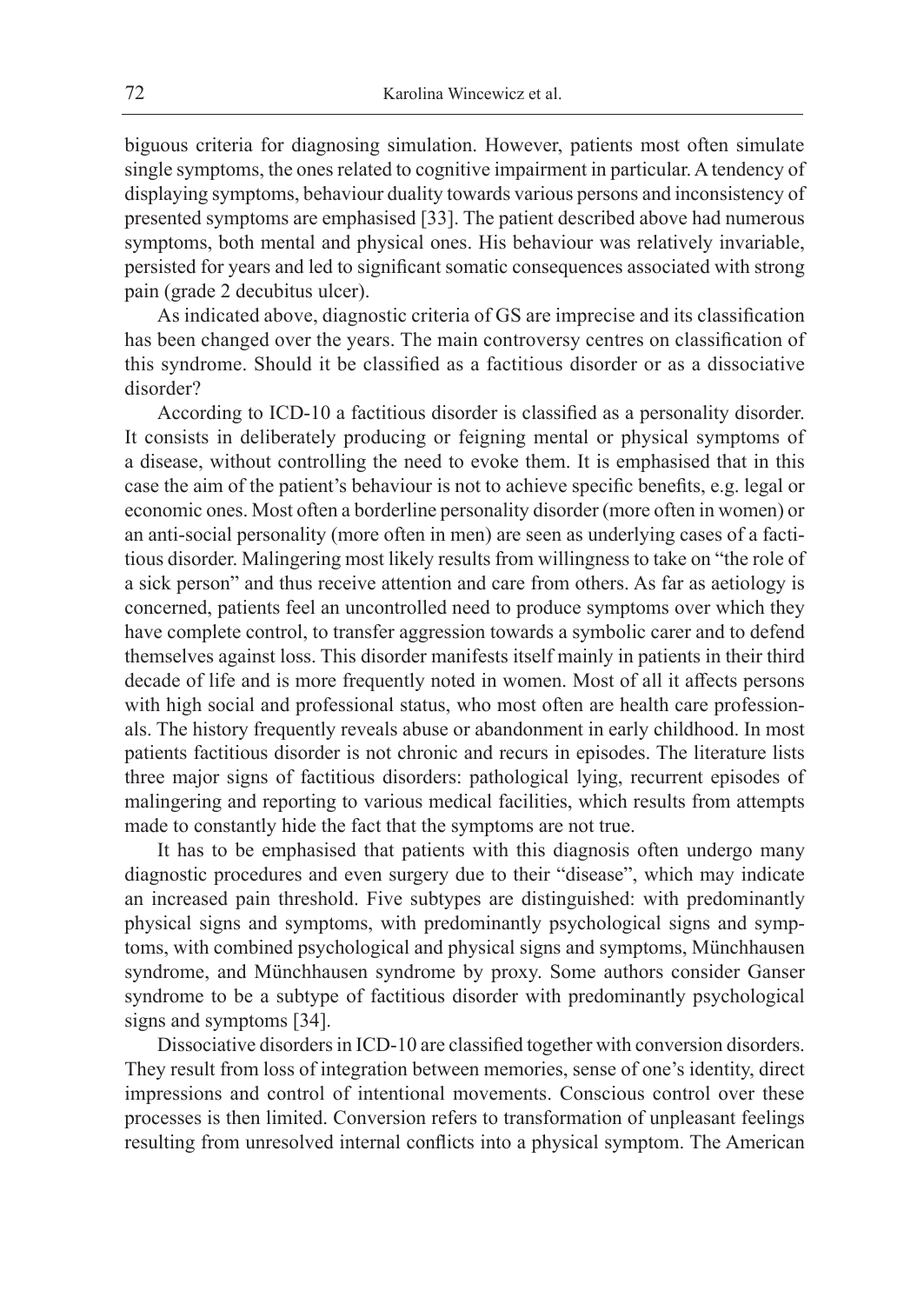Psychiatric Association separates conversion from dissociation and classifies it as a somatic symptom disorder. A clear temporal relationship between the symptoms and strong stressor should be demonstrated in order to diagnose a dissociative or conversion disorder. Symptoms may appear and subside suddenly but usually they last from several weeks to several months. The disease may also be chronic. The following disorders are classified to the category of dissociative (conversion) disorders: amnesia, fugue, stupor, trance and spirit possession, dissociative movement and sensory disorders, and dissociative convulsions [31]. In the light of present knowledge, it seems appropriate to classify GS, which apart from typical approximate answers may also manifest with a number of dissociative symptoms in a stressful situation, into the category of other dissociative (conversion) disorders. Nota bene such classification of GS directly follows the approach developed by S. Ganser.

In the case described, there is a clear temporal relationship between a strong stressor (incarceration) and onset of symptoms. Remission was spontaneous both at the first and second episode of the disease and occurred shortly after the decision to interrupt the incarceration. The disorder was chronic and recurrent. Diagnostic (including imaging) tests excluded somatic disorders that could cause the patient's symptoms. During periods when GS occurred, the patient did not control physiological functions and his body was subject to cachexia, which resulted in invalidity. This would not occur in the case of simulation. In the case described, one should note a significant resistance to pain resulting from long-term immobilisation which led to decubitus ulcers, atrophies, contractures and overall cachexia.

# **References**

- 1. Kreuter A. *Deutschsprachige Neurologen und Psychiater: Ein biographisch-bibliographisches Lexikon von den Vorläufern bis zur Mitte des 20. Jahrhunderts,* vol. 1. Berlin–Boston: De Gruyter; 1995 (reprint 2013). pp. 427–428.
- 2. Ilberg G. *Sigbert Ganser, zum 24. Januar 1923.* Arch. Psychiatr. Nervenkr. 1923; 67(1–4): 357–362.
- 3. *Nekrolog Ganser.* Allgemeine Zeitschrift für Psychiatrie 1932; 96: 397.
- 4. Kraepelin E. *Sigbert Ganser.* MMW Munch. Med. Wochenschr. 1923; 70: 88.
- 5. Bresler J. *Dr Sigbert Ganser zum 75. Geburtstage (24 Januar).* Psychiatrisch-Neurologische Wochenschrift. 1928; 30: 29–33.
- 6. Ganser S. *Über einen eigenartigen hysterischen Dämmerzustand.* Arch. Psychiatr. Nervenkr. 1898; 30: 633–640.
- 7. Petrykiv S, De Jonge L, Sibma W, Arts M. *A systematic report review of Ganser syndrome: 118 years of case studies.* Eur. Psychiatry 2017; 41(Suppl): S699.
- 8. Ouyang D, Duggal HS, Jacob NJ. *Neurobiological basis of Ganser syndrome.* Indian J. Psychiatry 2003; 45(4): 255–256.
- 9. Miller P, Bramble D, Buxton N. *Case study: Ganser syndrome in children and adolescents.* J. Am. Acad. Child Adolesc. Psychiatry 1997; 36(1): 112–115.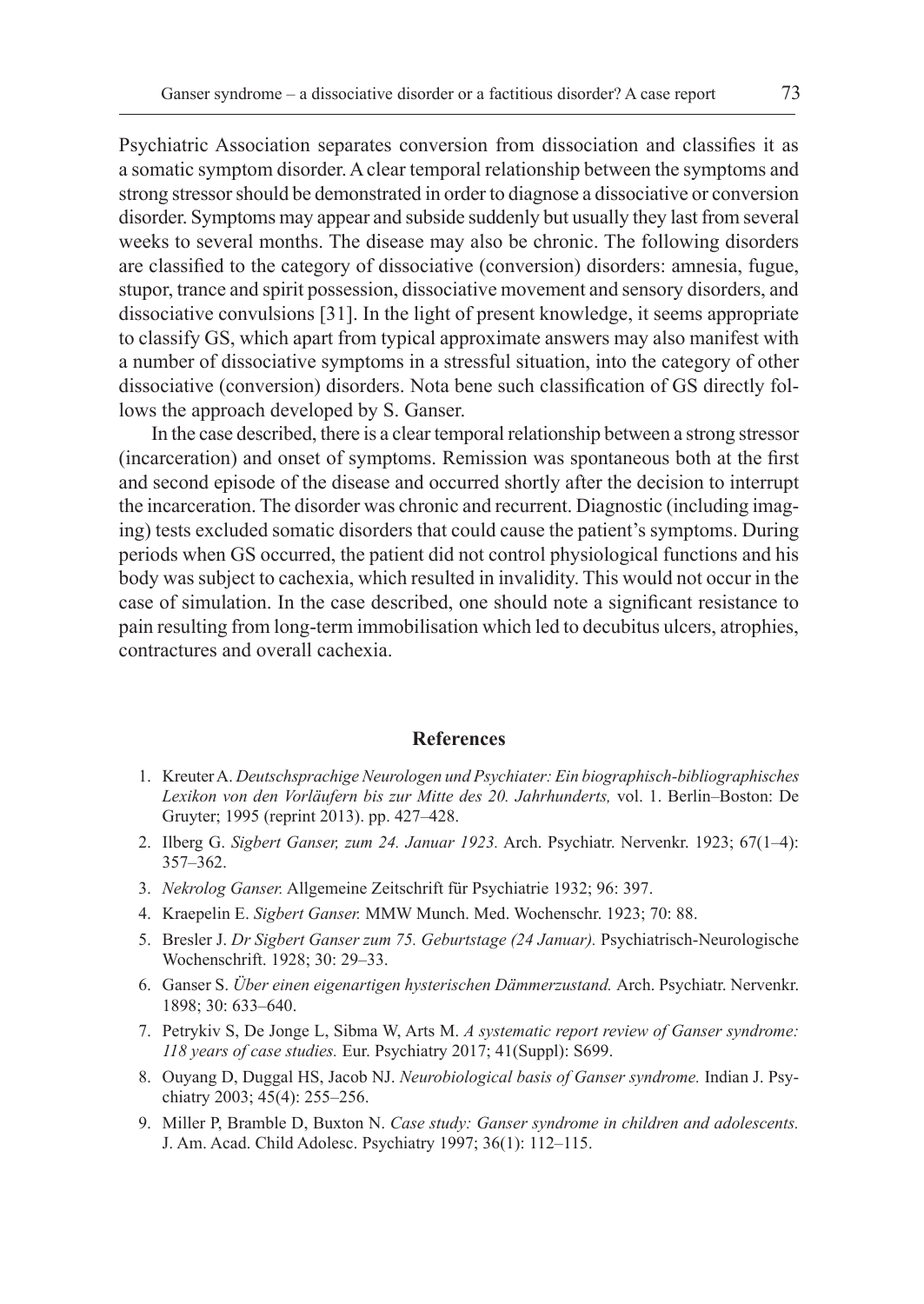- 10. Lee BH, Koenig T. *A case of Ganser syndrome: Organic or hysterical?* Gen. Hosp. Psychiatry 2001; 23(4): 230–231.
- 11. Sigal M, Altmark D, Ahlci S, Gelkopf M. *Ganser syndrome: A review of 15 cases.* Compr. Psychiatry 1992; 33(2): 134–138.
- 12. Kaphan E, Barbeau E, Royère ML, Guedj E, Pelletier J, Chérif AA. *Ganser-like syndrome after loss of psychic self-activation syndrome: Psychogenic or organic?* Arch. Clin. Neuropsychol. 2014; 29(7): 715–723.
- 13. Dalfen AK, Feinstein A. *Head injury, dissociation and the Ganser syndrome.* Brain Inj. 2000; 14(12): 1101–1105.
- 14. Cocores JA, Santa WG, Patel M. *The Ganser syndrome: Evidence suggesting its classification as a dissociative disorder.* Int. J. Psychiatry Med. 1984; 14(1): 47–56.
- 15. Rohit V, Mina S, Balhara YPS. *Drug facilitated interview: Intervening in Ganser's syndrome.* Indian J. Medical Spec. 2013; 4(1): 118–121.
- 16. Andersen HS, Sestoft D, Lillebaek T. *Ganser syndrome after solitary confinement in prison: A short review and a case report.* Nord. J. Psychiatry 2001; 55(3): 199–201.
- 17. Spodenkiewicz M, Taïeb O, Speranza M, Moro MR, Révah-Levy A. *Case report of Ganser syndrome in a 14-year-old girl: Another face of depressive disorder?* Child Adolesc. Psychiatry Ment. Health 2012; 6(1): 6.
- 18. Refaat R, Firth DA, Robertson MM. *Uncomplicated Gilles de la Tourette syndrome and probable Ganser syndrome. A case report and review of the literature.* Eur. Child. Adolesc. Psychiatry 2002; 11(5): 234–239.
- 19. Uchinuma Y, Sekine Y. *Dissociative identity disorder (DID) in Japan: A forensic case report and the recent increase in reports of DID.* Int. J. Psychiatry Clin. Pract. 2000; 4(2): 155–160.
- 20. Staniloiu A, Bender A, Smolewska K, Ellis J, Abramowitz K, Markowitsch HJ. *Ganser syndrome with work-related onset in a patient with a background of immigration.* Cogn. Neuropsychiatry 2009; 14(3): 180–198.
- 21. Weller MP. *Hysterical behaviour in patriarchal communities: Four cases, one with Ganserlike symptoms.* Br. J. Psychiatry 1988; 152: 687–695.
- 22. Deibler MW, Hacker C, Rough J, Darby J, Lamdan RM. *Ganser's syndrome in a man with AIDS.* Psychosomatics 2003; 44(4): 342–345.
- 23. Nardi TJ, Di Scipio WJ. *The Ganser syndrome in an adolescent Hispanic-black female.* Am. J. Psychiatry 1977; 134(4): 453–454.
- 24. Schorer CE. *Dr. Ganser and P. D. Scott.* Br. J. Criminol. 1965; 5(2): 120–126.
- 25. Allen DF, Postel J. *For S. J. M. Ganser of Dresden. A much mis-represented man.* Hist. Psychiatry 1994; 5(19): 289–319.
- 26. Dabholkar PD. *Ganser syndrome: A case report and discussion.* Br. J. Psychiatry 1987; 151: 256–258.
- 27. Haddad PM. *Ganser syndrome followed by major depressive episode.* Br. J. Psychiatry 1993; 162: 251–253.
- 28. Epstein RS. *Ganser syndrome, trance logic, and the question of malingering.* Psychiatr. Ann. 1991; 21(4): 238–244.
- 29. Lauerma H, Hypen K. *Ganser syndrome, organic dementia and hypnosis A case study.*  J. Trauma Dissociation 2004; 5(3): 93–99.
- 30. Enoch D, Trethowan W. *Ganser's syndrome.* In: *Uncommon psychiatric syndromes.* London: Butterworth-Heinemann; 1991. pp. 75–89.